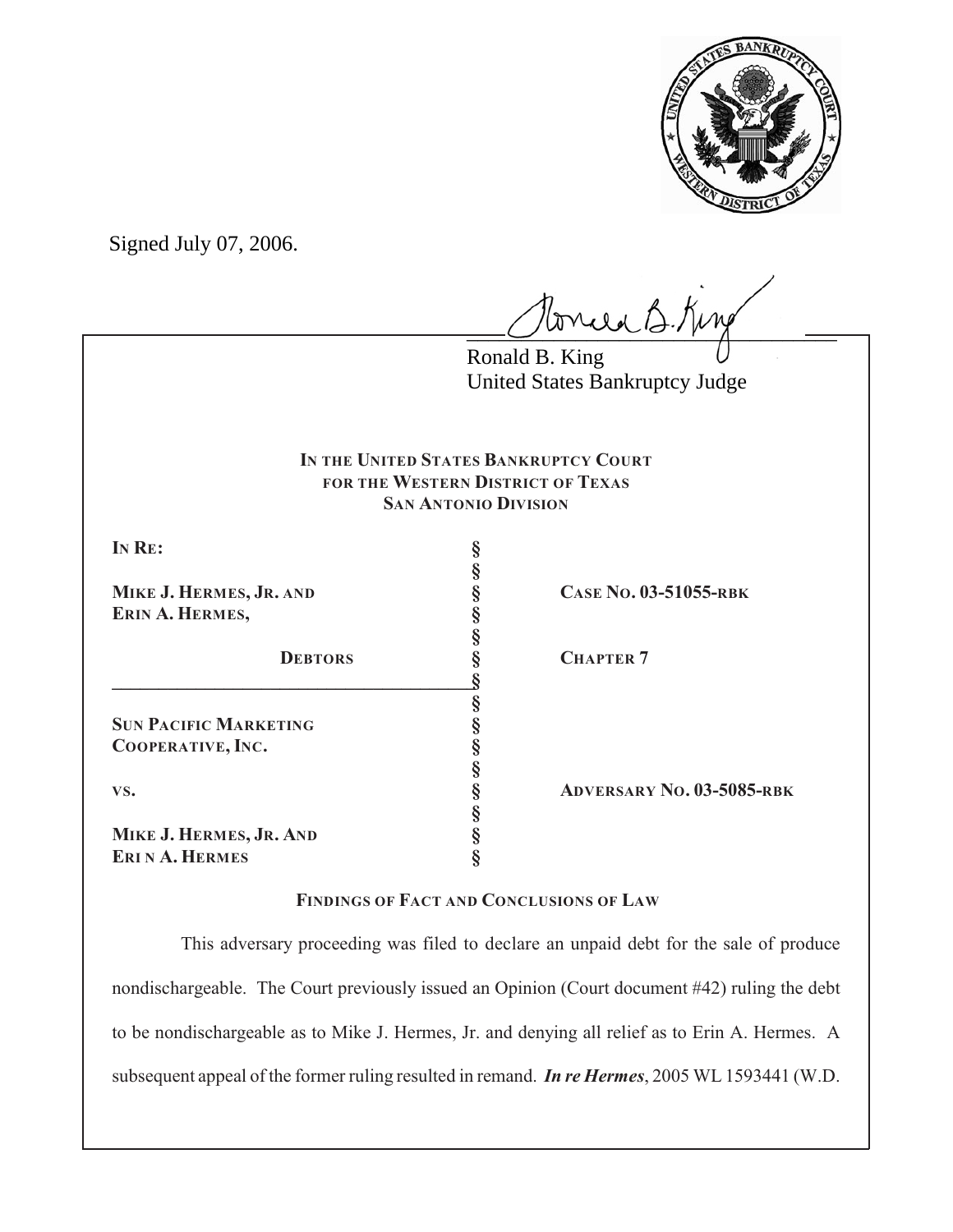Tex. July 7, 2005). On remand, the Court hereby makes the following Findings of Fact and Conclusions of Law pursuant to FED. R. BANK. P. 7052 and 9014:

## **FINDINGS OF FACT**

1. Sun Pacific Marketing Cooperative, Inc. ("Sun Pacific") is a seller of agricultural products, including produce.

2. Mike J. Hermes ("Hermes") was president, secretary, and treasurer of Farm to Market Produce, Inc. ("FMI").

3. Together with his wife, Erin A. Hermes, Hermes owned fifty percent of FMI.

4. Between June 22, 2002 and July 7, 2002, Sun Pacific sold perishable agricultural

commodities to FMI. Sun Pacific delivered these commodities to FMI, and FMI accepted delivery.

FMI subsequently resold these commodities.

5. Sun Pacific sent invoices to FMI for the commodities it sold, each of which bore the

following language referencing the Perishable Agricultural Commodities Act ("PACA"):

The perishable agricultural commodities listed on this invoice are sold subject to the statutory trust authorized by section 5(c) of the Perishable Agricultural Commodities Act, 1930 (7 U.S.C. 499e (c)). The seller of these commodities retains a trust claim over these commodities, all inventories of food or other products derived from these commodities, and any receivables or proceeds from the sale of these commodities until full payment is received.

6. Sun Pacific's invoices were received by the office of Sol Schwartz, a public accounting firm, on behalf of FMI.

7. Hermes saw Sun Pacific's invoices and acknowledged that they contained PACA language.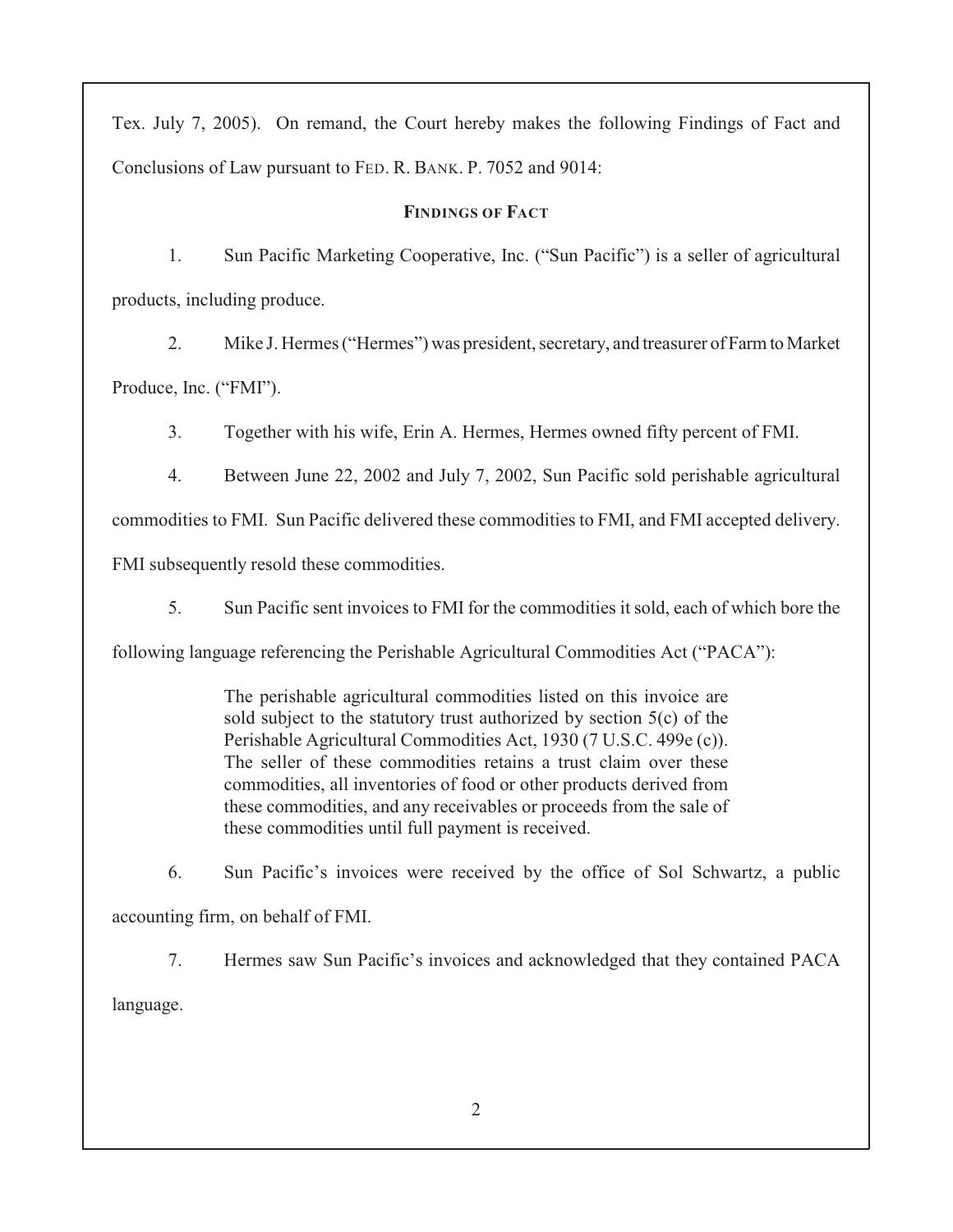8. Hermes stated that FMI did not have cash on hand to pay Sun Pacific when their invoices became due.

9. Hermes stated that Sun Pacific was never advised that their payment was contingent upon FMI receiving payment from its Mexican produce customer.

10. Despite receiving Sun Pacific's invoices, FMI never paid for the produce.

11. On February 24, 2003, Hermes and his wife filed for Chapter 7 bankruptcy in Case Number 03-51055.

12. On May 16, 2003, Sun Pacific initiated this adversary proceeding with a Complaint to Determine Dischargeability against Hermes in the amount of \$109,663.87, asserting that its sale of tomatoes to FMI gave rise to a PACA trust and that Hermes should be held liable for defalcation while acting in a fiduciary capacity.<sup>1</sup>

## **CONCLUSIONS OF LAW**

1. This Court has jurisdiction and venue of this proceeding pursuant to 28 U.S.C. §§ 157(a) and 1334 and the Standing Orders of Reference of the District Court. This matter is a core proceeding. 28 U.S.C. § 157(b)(2)(B).

2. Venue is proper in this Court under 28 U.S.C. §§ 1408 and 1409.

3. PACA creates a trust consisting of the perishable commodities or the proceeds of those commodities for the benefit of the unpaid seller. 7 U.S.C. § 499e(c)(2). The trust *res* consists of the produce delivered to the buyer, products made from that produce, and the proceeds from the sale of such produce. *Red's Market v. Cape Canaveral Cruise Line, Inc.*, 181 F.Supp.2d 1339,

<sup>&</sup>lt;sup>1</sup>Sun Pacific also asserted this claim against Hermes's wife, Erin Hermes. This Court's November 22, 2004 Opinion denied all relief agianst Mrs. Hermes who was not an FMI officer or director and had no knowledge of FMI's business affairs.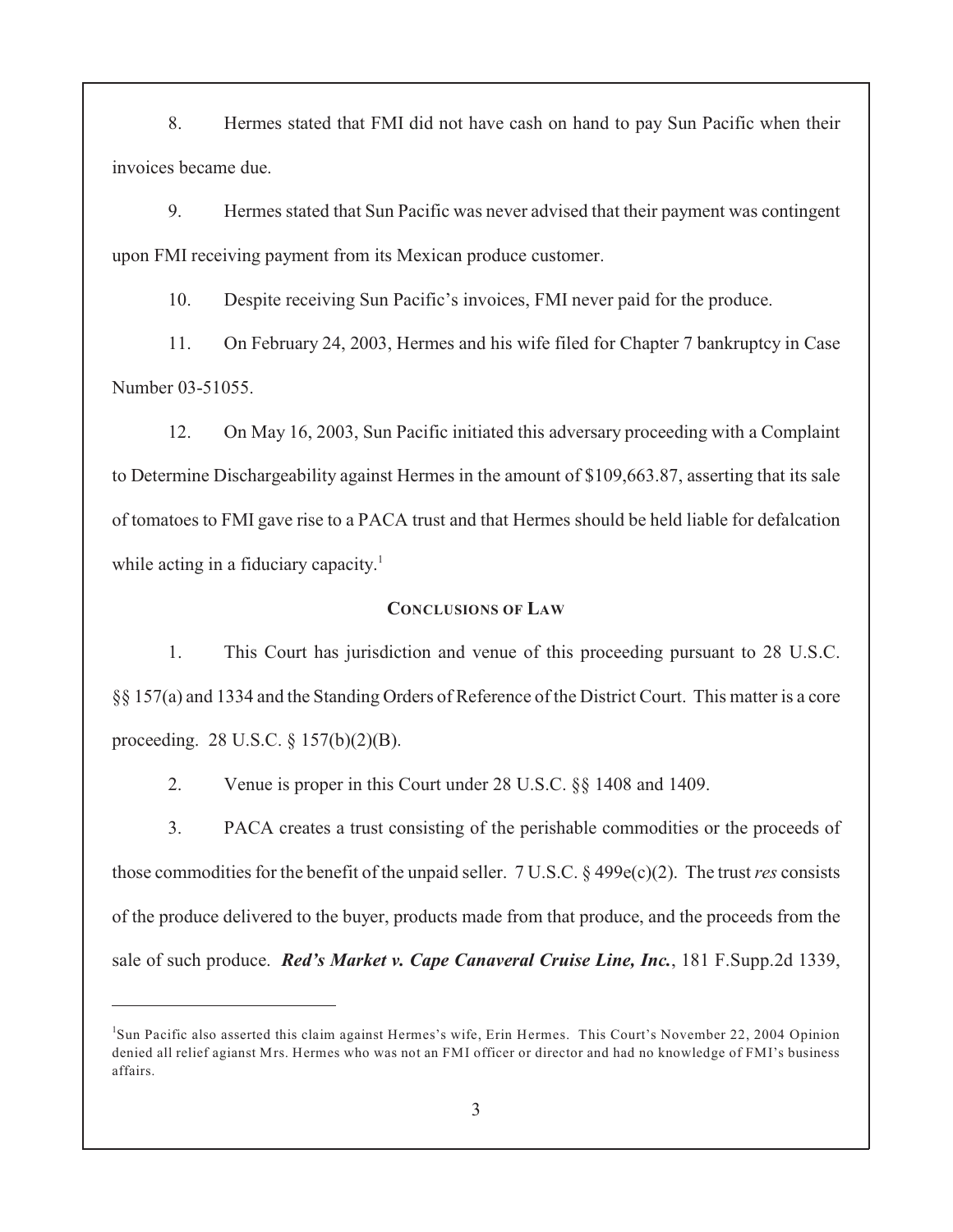1343 (M.D. Fla. 2002). A PACA trust is a floating trust which attaches to the buyer's entire produce inventory and its proceeds. *In re Fresh Approach, Inc.*, 51 B.R. 412, 422 (Bankr. N.D. Tex. 1985). The buyer bears the burden of showing which, if any, of these assets are not a part of the trust *res*. *Id.*

4. A seller's interest in a PACA trust must be properly perfected or it will be lost. 7 U.S.C. § 499e(c)(3). A seller may use ordinary and usual billing or invoice statements to provide notice to the buyer of its intent to preserve PACA trust benefits. 7 U.S.C. § 499e(3)(4). The Court concludes that the notice Sun Pacific included in each of its invoices to FMI met this requirement, perfecting its interest in the produce and creating a PACA trust for its benefit. FMI became the trustee of that PACA trust.

5. A PACA trustee must maintain "trust assets in a manner that such assets are freely available to satisfy outstanding obligations" to sellers of produce. 7 C.F.R. § 46.46(d)(1). "Any act or omission inconsistent with this responsibility, including dissipation of trust assets, is unlawful" and violates PACA. *Id.* "Dissipation" is defined as "any act or failure to act which could result in the diversion oftrust assets orwhich could prejudice or impair the ability of unpaid suppliers, sellers, or agents to recover money owed in connection with produce transactions."  $7 \text{ C.F.R.}$  § 46.46(a)(2). Relinquishing control over agricultural commodities without securing payment for those commodities is a dissipation of trust assets regardless of any attempt by the buyer to collect payment of that produce. *Bronia v. Ho*, 873 F.Supp. 854, 861 (S.D.N.Y. 1995). The Court concludes that FMI's resale of the Sun Pacific produce to a Mexican buyer without properly securing payment therefore amounted to a dissipation of Sun Pacific's PACA assets. The fact that FMI never received payment from its buyer in the subsequent resale of Sun Pacific's deliveries is immaterial.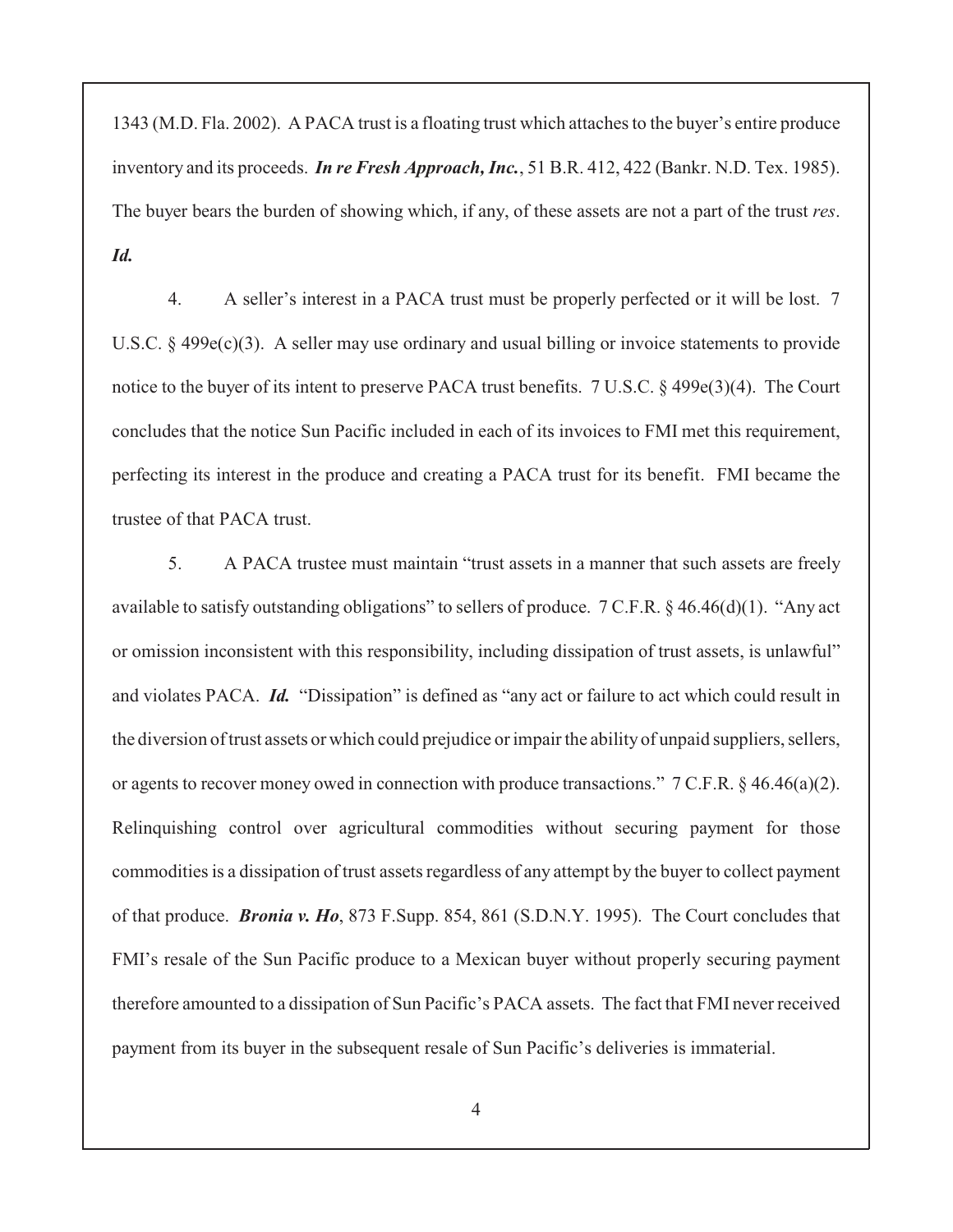6. Waiver of PACA protection only occurs by a written agreement to extend payment. The Court finds that any communications from Sun Pacific to FMI requesting payment for past due amounts were merely evidence of Sun Pacific's attempts to collect the debt and concludes that this did not constitute any form of waiver.

7. Where the trustee of a PACA trust is a corporation with insufficient assets to cover liability for a breach of its fiduciary responsibilities, its fiduciary responsibility and attendant personal liability can be extended to a person who is in a position to control the PACA trust assets and who has breached the fiduciary duty to preserve those assets. *Golman-Hayden Co., Inc. v. Fresh Source Produce Inc.*, 217 F.3d 348, 350 (5th Cir. 2000), *citing Sunkist Growers, Inc. v. Fisher*, 104 F.3d 280, 283 (9th Cir. 1997). The Court concludes that FMI did not have sufficient assets to pay Sun Pacific. The Court further concludes that, by virtue of his ownership stake and his authority as president, secretary, and treasurer, Hermes was in a position to control Sun Pacific's PACA trust assets.

- 8. In pertinent part, 11 U.S.C.  $\S$  523(a)(4) states:
	- (a) A discharge under section 727 . . . of this title does not discharge an individual debtor from any debt–
		- (4) for fraud or defalcation while acting in a fiduciary capacity . . .

11 U.S.C. § 523(a)(4) (2005).

9. Fiduciary capacity under  $\S 523(a)(4)$  only applies to technical, express, or statutory trusts. *Tom Lange Co. v. Stout* (*In re Stout*), 123 B.R. 412, 414 (Bankr. W.D. Okla. 1990). PACA trusts are statutory trusts in that they have an identifiable *res*, they impose fiduciary duties on the buyer, and they arise without any wrongdoing by the trustee. *N.P. Deoudes, Inc. v. Snyder* (*In re*